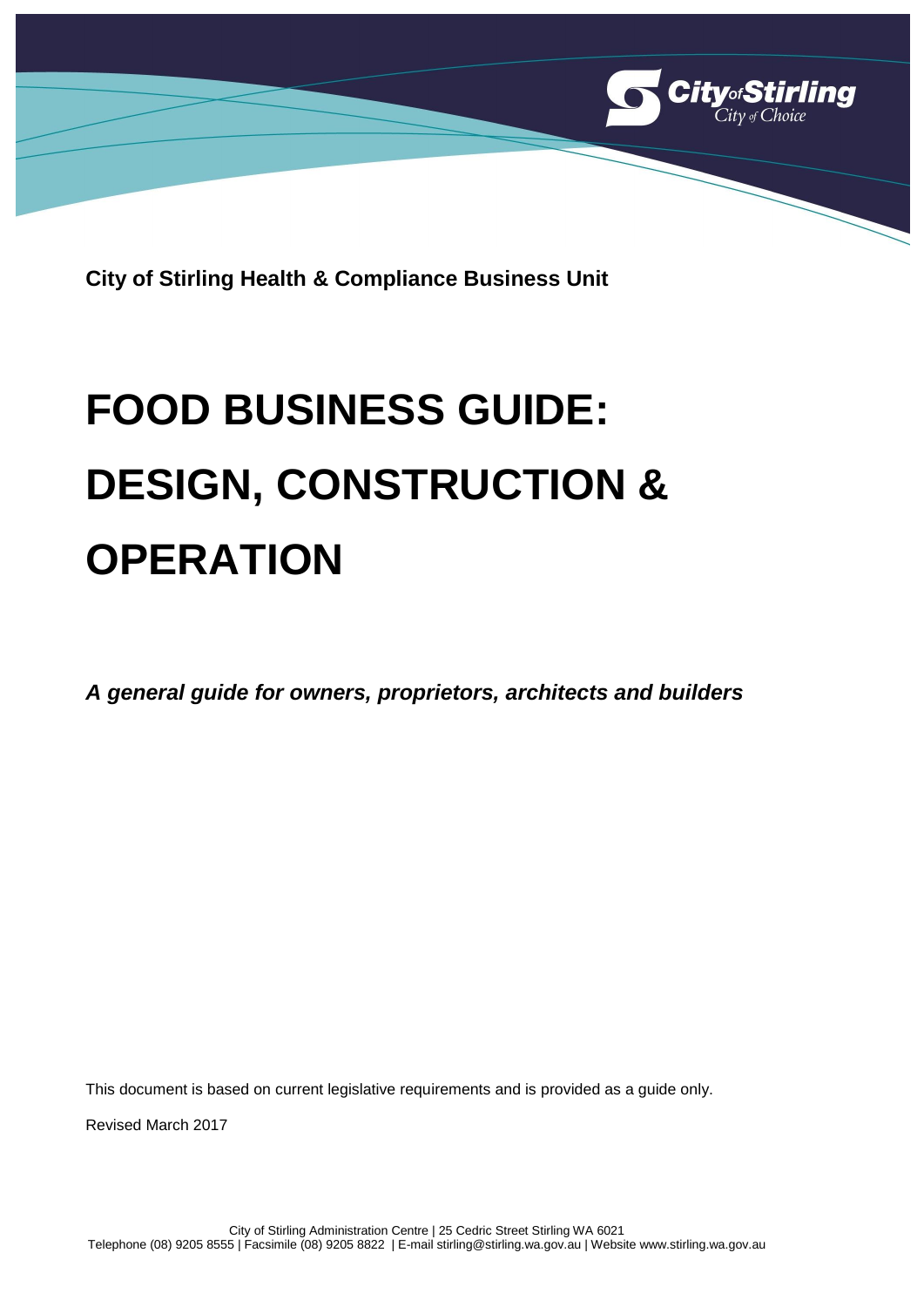

#### **Contents**

| 5.1 Planning                                 |
|----------------------------------------------|
| 5.2 Building                                 |
| 5.3 Health                                   |
| 5.4 Assessment of Applications               |
|                                              |
| 6.1 Department of Racing, Gaming and Liquor  |
| 6.2 Department of Environment Regulation     |
| 6.3 Western Power and Alinta Gas             |
| 6.4 Water Corporation                        |
|                                              |
| 7.1 General Requirements                     |
| 7.2 Water Supply                             |
| 7.3 Sewage and Wastewater Disposal           |
| 7.4 Storage of Garbage and Recyclable Matter |
| 7.5 Ventilation                              |
| 7.6 Lighting                                 |
|                                              |
| 8.1 Floors                                   |
| 8.2 Walls                                    |
| 8.3 Ceilings                                 |
|                                              |
| 9.1 General Requirements                     |
| 9.2 Washing Facilities                       |
| 9.3 Handwashing Facilities                   |
| 9.4 Hot and Cold Food Storage and Display    |
| 9.5 Storage Facilities                       |
|                                              |
| 10.1 Temperature Measuring                   |
| 10.2 Cleaning and Sanitising                 |
| 10.3 Toilet Facilities                       |
| 10.4 Pests                                   |
| 10.5 Food Safety Training                    |
| 10.6 Outdoor Eating Areas (Alfresco Dining)  |
|                                              |
|                                              |
| 12.1 Food Transport Vehicles                 |
| 12.2 Mobile Food Vehicles                    |
| 12.3 Trading in Public Places                |
|                                              |
|                                              |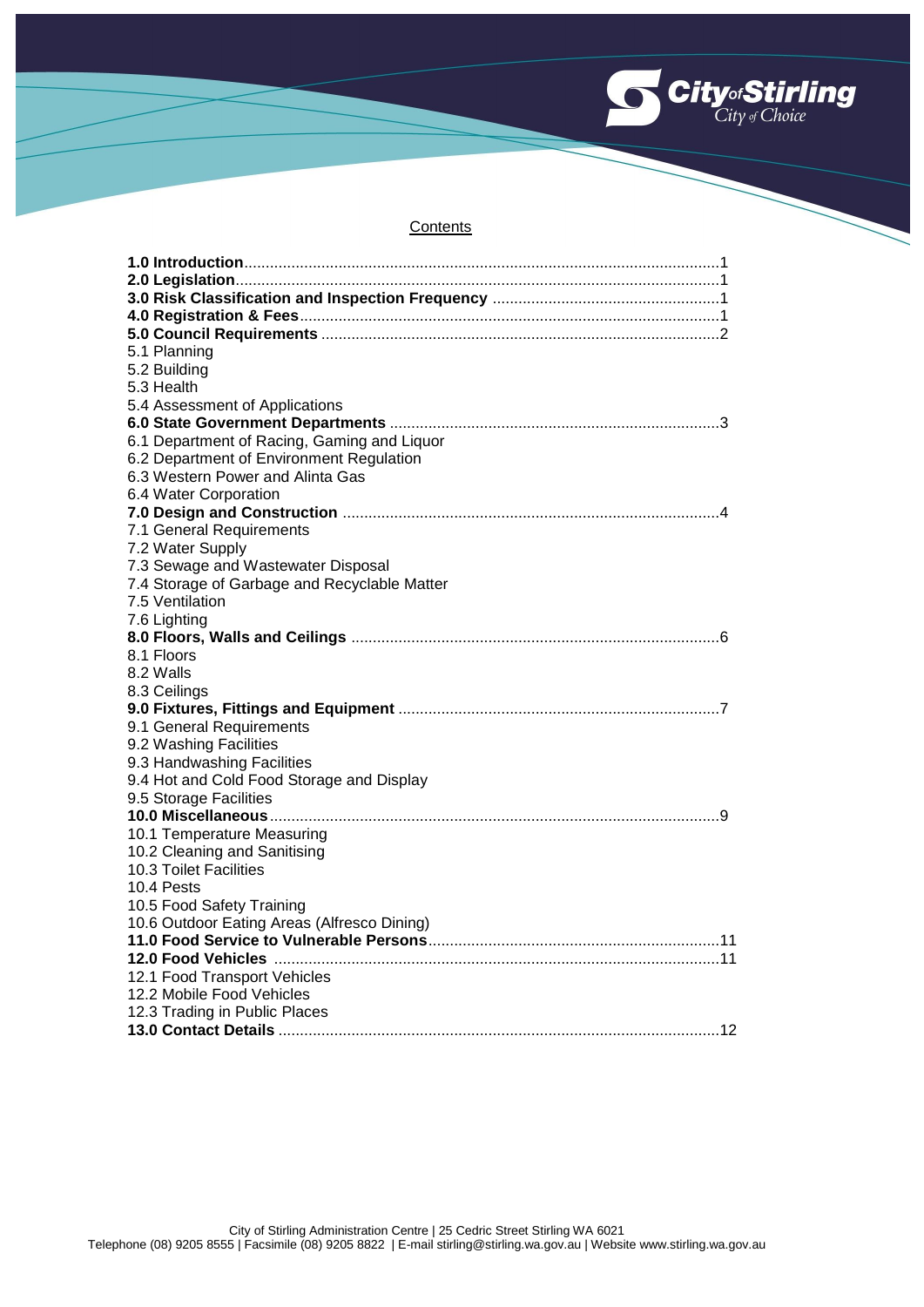# **1.0 INTRODUCTION**

This information is provided as a general guide for owners, proprietors, architects and/or builders that intend to design, construct/fit-out and/or operate a food premises (including food vehicles) within the City of Stirling. This guide also details the process for approval and registration of a food business within the City of Stirling.

**CityofStirling** 

#### **2.0 LEGISLATION**

Food businesses are currently governed by the following State and Commonwealth legislation:

- Food Act 2008
- Food Regulations 2009
- Food Standards Australia New Zealand (FSANZ) Food Standards Code Food Safety Standard 3.2.3 within Chapter 3 of the Code specifically relates to Food Premises & Equipment

Copies of the legislation can be viewed and/or downloaded at the State Law Publisher website: [www.slp.wa.gov.au](http://www.slp.wa.gov.au/) and at the FSANZ website [www.foodstandards.gov.au.](http://www.foodstandards.gov.au/)

Australian Standard (AS) 4674-2004 - Design, Construction and Fit-out of Food Premises provides detailed advice. This document is copyrighted and can be purchased via [www.standards.com.au](http://www.standards.com.au/) or by calling 1300 65 46 46.

#### **3.0 RISK CLASSIFICATION & INSPECTION FREQUENCY**

The City of Stirling uses the nationally adopted risk-based classification system for food businesses which determines risk primarily by the type of food prepared and who the food is prepared for (e.g. elderly people and children). Risk classification determines the routine inspection frequency but further inspections may be undertaken as required.

Food businesses are classed into:

- Exempt e.g. newsagencies selling packaged confectionery
- Low Risk e.g. fruit & vegetable sales only
- Medium Risk e.g. most cafes and restaurants will fall into this category
- High Risk e.g. child care

# **4.0 REGISTRATION & FEES**

When operational approvals have been secured from all relevant departments and authorities, you are required under law to complete and submit a 'Food Premises Notification Form' (available from the City's Administration Office or website) prior to commencing business operations. Following an acceptable assessment and risk-rating by an Environmental Health Officer, your business will be registered with the City and given approval to commence operations. Notification and registration by a business operator is not only required prior to opening the business, but also when there is a change of business operator at an existing business premises, or when there is some other change such as a new business name.

Notification / Registration charge \$50.00

Annual inspection/registration fees are payable per calendar year, based upon the risk-rating assigned to each food business.

| Low Risk    | \$100.00 per year |
|-------------|-------------------|
| Medium Risk | \$200.00 per year |
| High Risk   | \$300.00 per year |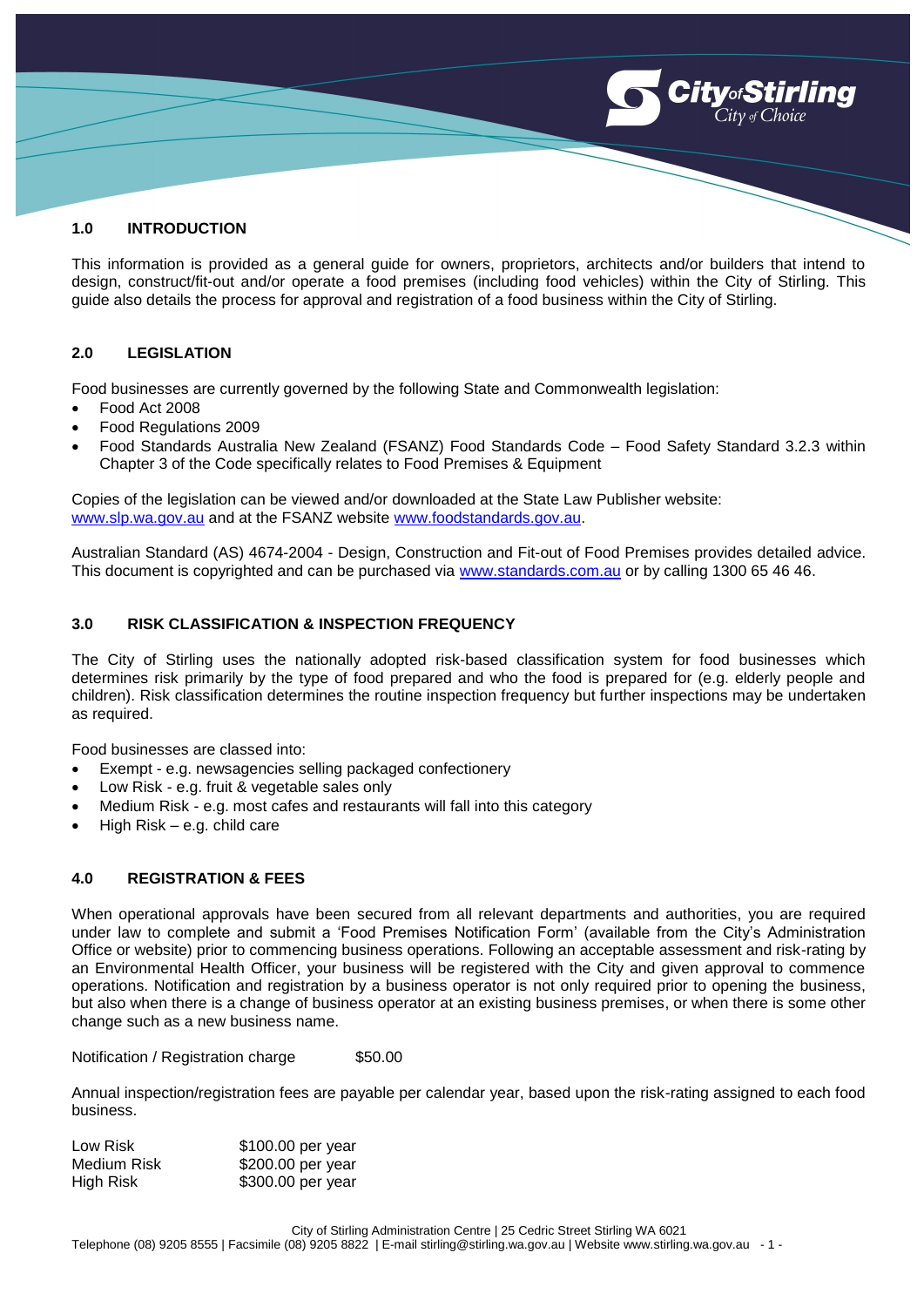

A reduced inspection fee may be applicable if business operations commence after 1 July of that calendar year. No inspection fees will apply for operations commencing after 1 December for that calendar year. An exemption from inspections fees may apply for not for profit (NFP) organisations. A document (eg ATO statement) confirming the organisation is not for profit, must be provided with the notification form.

# **5.0 COUNCIL REQUIREMENTS**

#### **5.1 Planning**

You will need to:

- confirm whether the premises you propose to operate has the correct Planning Approval for the intended type of use (please note that takeaway is a different type of use to a café/restaurant);
- determine the suitability of your proposed business in your chosen location, with regard to zoning, parking availability and other details related to the proposed 'use' of the site;
- submit a development application (DA) if you wish to construct a new premises or apply for a change of use.

Please contact Planning Approvals for further guidance on 9205 8555.

# **5.2 Building**

Your building work may require a building permit depending on the type of building work required.

You may be required to apply for a Building Permit for:

- newly constructed premises;
- the installation of cool rooms and/or exhaust canopies; or
- where alterations may affect the structural integrity of the building; or
- when fit-out works at the premises are involved.

For more information on the exemptions for building work that does require a permit, please refer to the Building Regulations 2012 Schedule 4 CI.2 or contact Building Approvals for further guidance on 9205 8555.

#### **5.3 Health**

Before committing finances or undertaking any works, an Environmental Health Officer should be consulted for preliminary advice about any plan to either establish or alter an existing premises. Health and Compliance can be contacted on 9205 8555.

Your shop-fitter, draftsperson or architect should assist you with generating plans. The following details will be needed to support your application:

- (1) A copy of scaled floor plans showing the position of all fixtures and equipment
- (2) A copy of scaled sectional elevation plans showing the position of all fixtures and equipment
- (3) finishes of every wall, floor and ceiling
- (4) indication of hot and cold water supply and wastewater services
- (5) toilet facilities
- (6) mechanical exhaust ventilation where applicable
- (7) grease trap where applicable
- (8) bin storage enclosure with wash down facilities

NOTE: Submitted plans must be to scale and of good quality that clearly illustrates the above.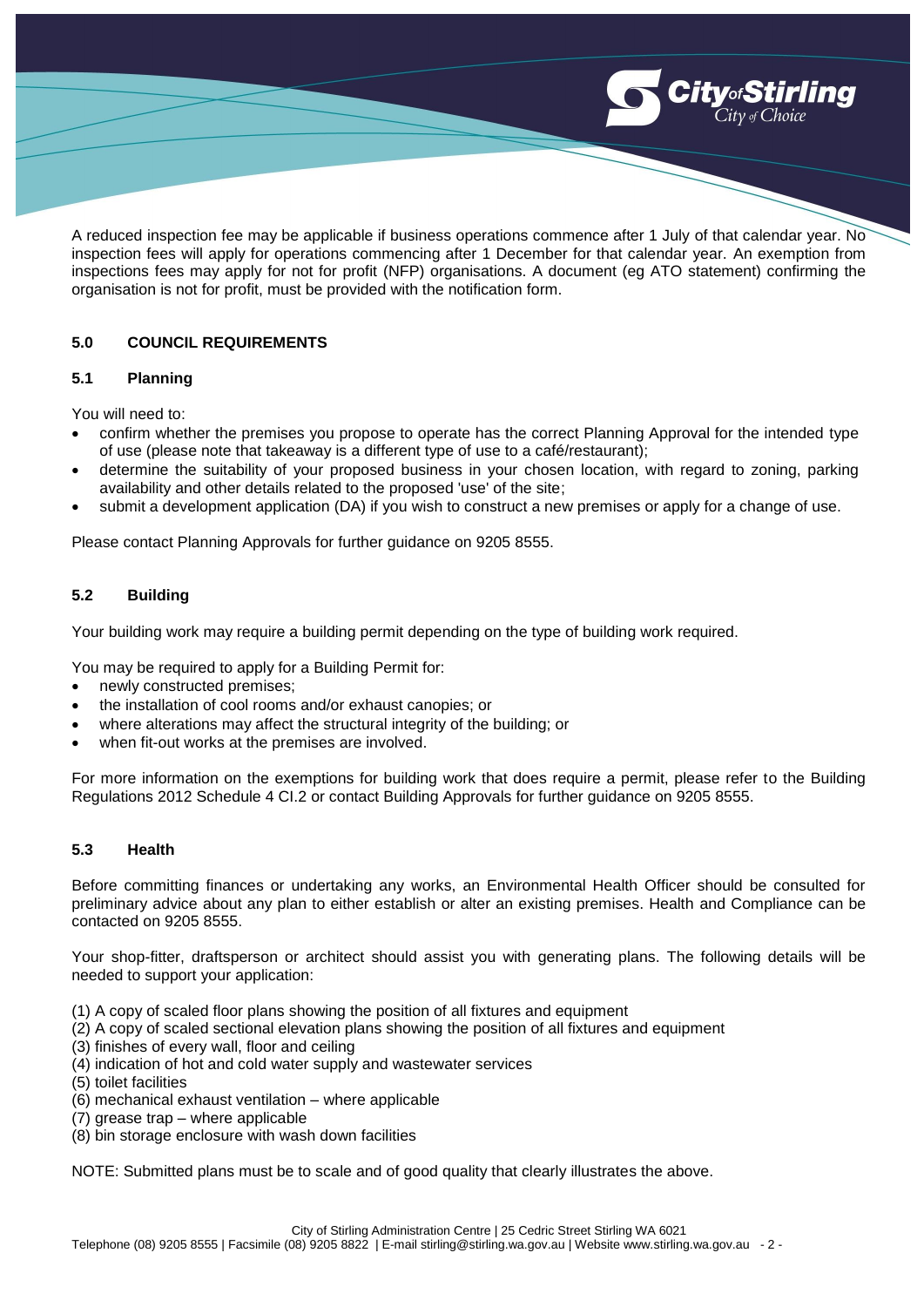

#### **5.4 Assessment of Applications**

The application is assessed once all the required information is provided. When complete, the City will issue a notice of determination (an approval or refusal) with conditions. Applicants should review conditions carefully and ensure that these are complied with accordingly. Works cannot begin until an approval is obtained.

#### **6.0 STATE GOVERNMENT DEPARTMENTS**

#### **6.1 Department of Racing, Gaming and Liquor (RGL)**

Any premises selling alcohol must obtain a liquor licence. Applications can be obtained from RGL and will usually require a Section 39 certificate to be issued from the City's Health Services. An inspection of the premises is required to ensure compliance with relevant health legislation. Occasionally RGL requests a Section 40 Certificate from City's Planning Approvals. A fee of \$100.00 is payable before a Section 39 and/or Section 40 request can be processed.

Department of Racing, Gaming and Liquor Phone: 9425 1888 Email: [rgl@rgl.wa.gov.au](mailto:rgl@rgl.wa.gov.au) Website: [www.rgl.wa.gov.au](http://www.rgl.wa.gov.au/)

For further information on Section 39 applications, please refer to the City of Stirling Handout: Liquor Licences – Applications for Section 39 & 40 Certificates, which is available on the City's website or from the Administration office.

#### **6.2 Department of Environment Regulation (DER)**

The DER and the City deal with pollution related to noise, waste, water and air. In regards to noise in particular, problems may arise due to noisy refrigeration motors and exhaust hood outlets. Consider neighbouring premises when installing such equipment. Sound levels created by the business must not exceed the levels set under the Environmental Protection (Noise) Regulations 1997.

All food businesses are required to comply with the Environmental Protection (Unauthorised Discharges) Regulations 2004 by having adequate drainage, refuse storage, waste fat and oil storage and collection. Environmental Health Officers may issue infringements if a food business is found discharging chemicals, fats, oils etc. into the environment (e.g. storm water drain). For any enquiries, please contact the City's Health Department 9205 8555.

Department of Environment Regulation Phone: 6467 5000 Website: [www.der.wa.gov.au](http://www.der.wa.gov.au/)

#### **6.3 Western Power and Alinta Gas**

All electrical and gas fittings should be approved by Western Power and Alinta Gas and installed in accordance with the relevant regulations.

Western Power Phone: 9326 4911 Website: [www.westernpower.com.au](http://www.westernpower.com.au/)

Alinta Gas

Phone: 13 13 58 Website: [www.alintaenergy.com.au](http://www.alintaenergy.com.au/)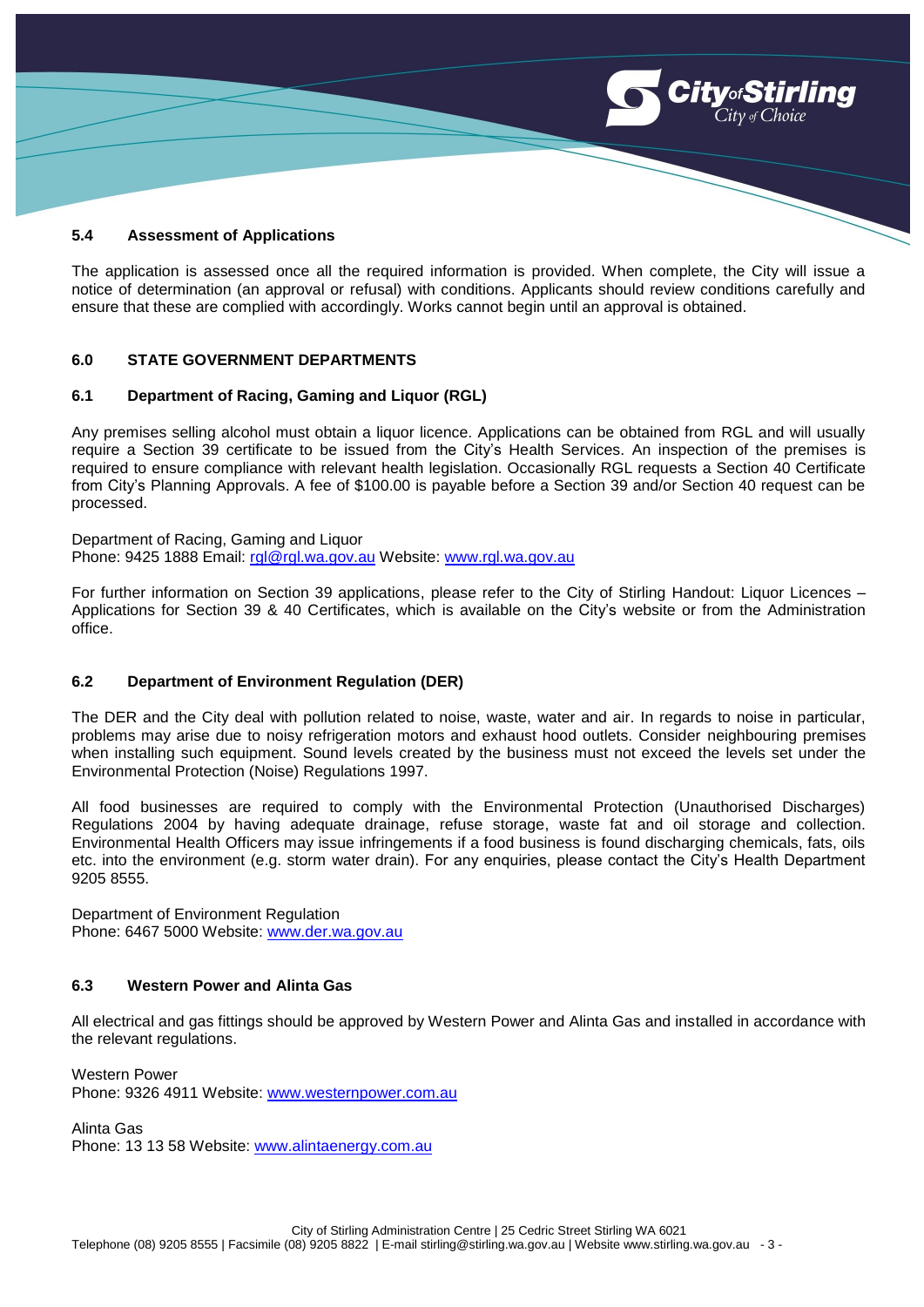

#### **6.4 Water Corporation**

Any plumbing work must be carried out by a licensed plumber in accordance with the Metropolitan Water Supply, Sewerage and Drainage Board by-laws.

Wastewater plumbing must be connected to sewer where available within 91m of the property. The Water Corporation can advise details of deep sewer availability. Where this is not the case such as in part of Osborne Park, an application to install a suitable on-site effluent disposal system must be lodged with the City.

Other than wastewater that comes from staff amenities or office facilities, any wastewater discharge from a business or industry is classified as Trade Waste. Contact the Trade Waste Department at the Water Corporation to obtain a Trade Waste Permit, and to confirm whether a grease trap is required for your food premises.

Water Corporation Phone: 13 13 95 Website: [www.watercorporation.com.au](http://www.watercorporation.com.au/)

# **7.0 DESIGN & CONSTRUCTION**

Food premises must comply with the requirements of Food Safety Standard 3.2.3 – Food Premises and Equipment. The following information specifies the Performance Criteria for each Clause of FSS 3.2.3 and several Acceptable Solutions for addressing the relevant requirements.

"Performance Criteria" are the legal requirements as set out in the Food Safety Standards.

"Acceptable Solutions" are the suggested methods for meeting the food safety outcomes as detailed in the Food Safety Standards. These recommendations are derived from the *Australian Standard AS 4674-2004 'Design, Construction and Fit-Out of Food Premises'*.

*NB: Proposals that are not listed as an "Acceptable Solutions" will be considered but must be accompanied with documented proof that the design and construction will not adversely affect the production and/or sale of safe food.*

| <b>Relevant</b><br>Food<br><b>Safety</b><br><b>Standard</b> | <b>Performance Criteria</b>                                                                                                                                                                                                                                                                                                                  | <b>Acceptable Solutions</b>                                                                                                                                                                                                                            |
|-------------------------------------------------------------|----------------------------------------------------------------------------------------------------------------------------------------------------------------------------------------------------------------------------------------------------------------------------------------------------------------------------------------------|--------------------------------------------------------------------------------------------------------------------------------------------------------------------------------------------------------------------------------------------------------|
| <b>FSS</b><br>3.2.3<br>Division 2<br>Clause 3               | Food premises should:<br>Be appropriate for the activities<br>$\bullet$<br>undertaken;<br>Be adequately sized;<br>$\bullet$<br>Permit effective cleaning and sanitising;<br>$\bullet$<br>Exclude dirt, dust, fumes, smoke and<br>$\bullet$<br>other contaminants; and<br>Not permit entry or harbourage of pests<br>$\bullet$<br>and vermin. | Appropriate layout and location of<br>equipment and facilities<br>Adequate floor and working space<br>٠<br>No cracks or crevices<br>Vermin proof construction<br>٠<br>Pest proof doors and entrances<br>Ceiling entries and conduits vermin proof<br>٠ |

#### **7.1 General Requirements**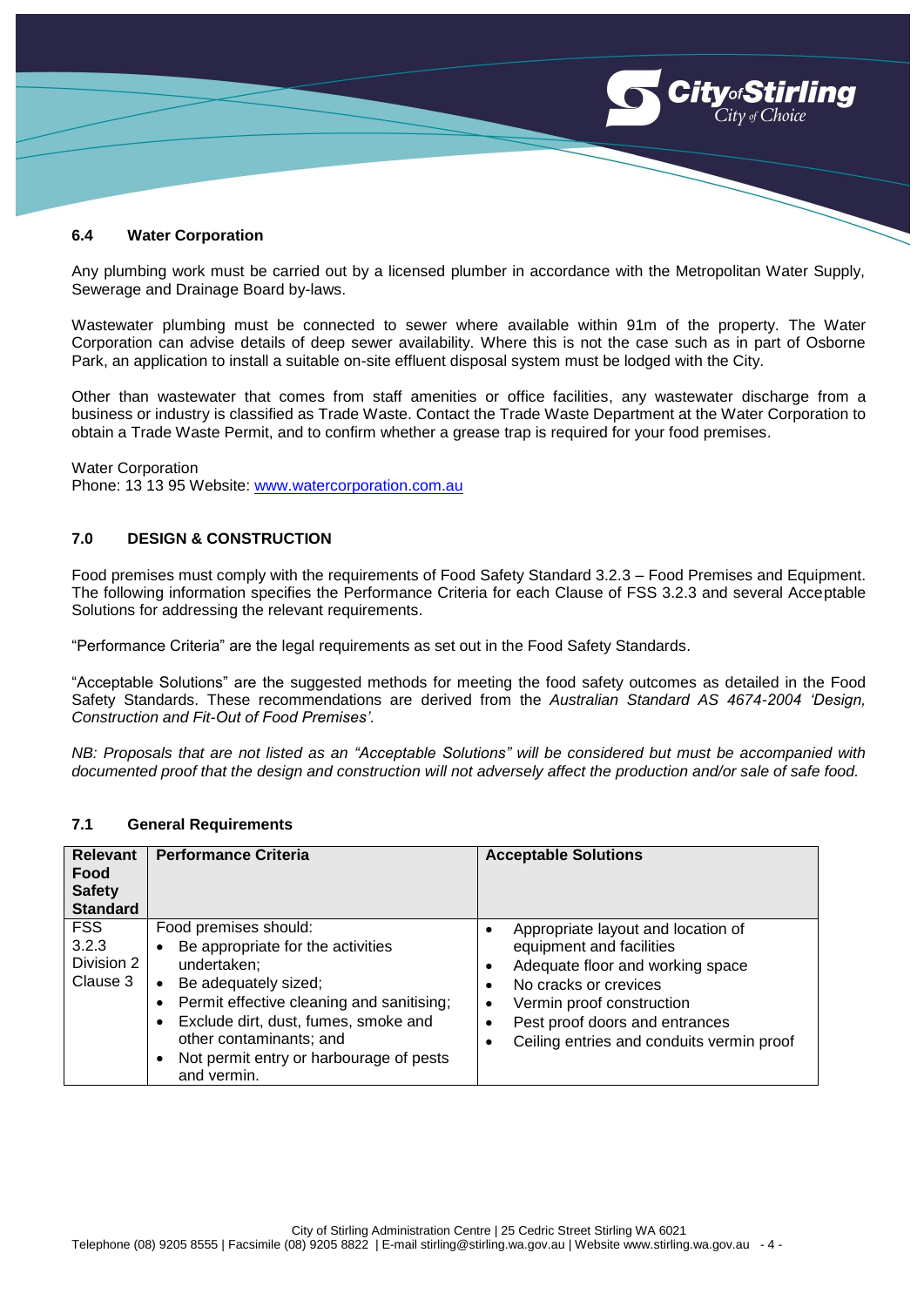

# **7.2 Water Supply**

| <b>Relevant Food</b><br><b>Safety</b><br><b>Standard</b> | <b>Performance Criteria</b>                                                                                                   | <b>Acceptable Solutions</b>                                                                                           |
|----------------------------------------------------------|-------------------------------------------------------------------------------------------------------------------------------|-----------------------------------------------------------------------------------------------------------------------|
| FSS 3.2.3<br>Division 2<br>Clause 4                      | The water supply must be:<br>Potable:<br>٠<br>Provided in an adequate quantity;<br>٠<br>and<br>Of an appropriate temperature. | Scheme water supply<br>Installation of a hot water system of adequate<br>٠<br>capacity for activities in the premises |

# **7.3 Sewage and Wastewater Disposal**

| <b>Relevant</b><br><b>Food Safety</b><br><b>Standard</b> | <b>Performance Criteria</b>                                                                                                                                                                                                                         | <b>Acceptable Solutions</b>                                                                                                                                                                                                                                         |
|----------------------------------------------------------|-----------------------------------------------------------------------------------------------------------------------------------------------------------------------------------------------------------------------------------------------------|---------------------------------------------------------------------------------------------------------------------------------------------------------------------------------------------------------------------------------------------------------------------|
| FSS 3.2.3<br>Division 2<br>Clause 5                      | Premises must have a sewage and<br>wastewater disposal system which:<br>Effectively disposes of all sewage<br>and wastewater; and<br>Is constructed and located so that<br>the sewage and wastewater do not<br>contaminate the food or water supply | Connection to deep sewer<br>$\bullet$<br>Contact the Water Corporation Trade Waste<br>$\bullet$<br>Section for information regarding grease<br>traps<br>An approved on-site effluent disposal<br>$\bullet$<br>system where sewer is more than 91m<br>away from site |

# **7.4 Storage of Garbage and Recyclable Matter**

| <b>Relevant</b><br><b>Food Safety</b><br><b>Standard</b> | <b>Performance Criteria</b>                                                                                                                                                                                                            | <b>Acceptable Solutions</b>                                                                                                                                                                                                                                                           |
|----------------------------------------------------------|----------------------------------------------------------------------------------------------------------------------------------------------------------------------------------------------------------------------------------------|---------------------------------------------------------------------------------------------------------------------------------------------------------------------------------------------------------------------------------------------------------------------------------------|
| FSS 3.2.3<br>Division 2<br>Clause 6                      | Waste facilities at the premises must:<br>Adequately contain the amount and<br>٠<br>type of waste;<br>Be enclosed to prevent access to<br>٠<br>pests and animals; and<br>Be designed and constructed to be<br>٠<br>effectively cleaned | Refuse containers serviced by appropriate<br>$\bullet$<br>contractor<br>Fats and oils stored in leak proof containers<br>and regularly collected by a waste disposal<br>contractor<br>Bins in food preparation areas located<br>$\bullet$<br>where cross contamination will not occur |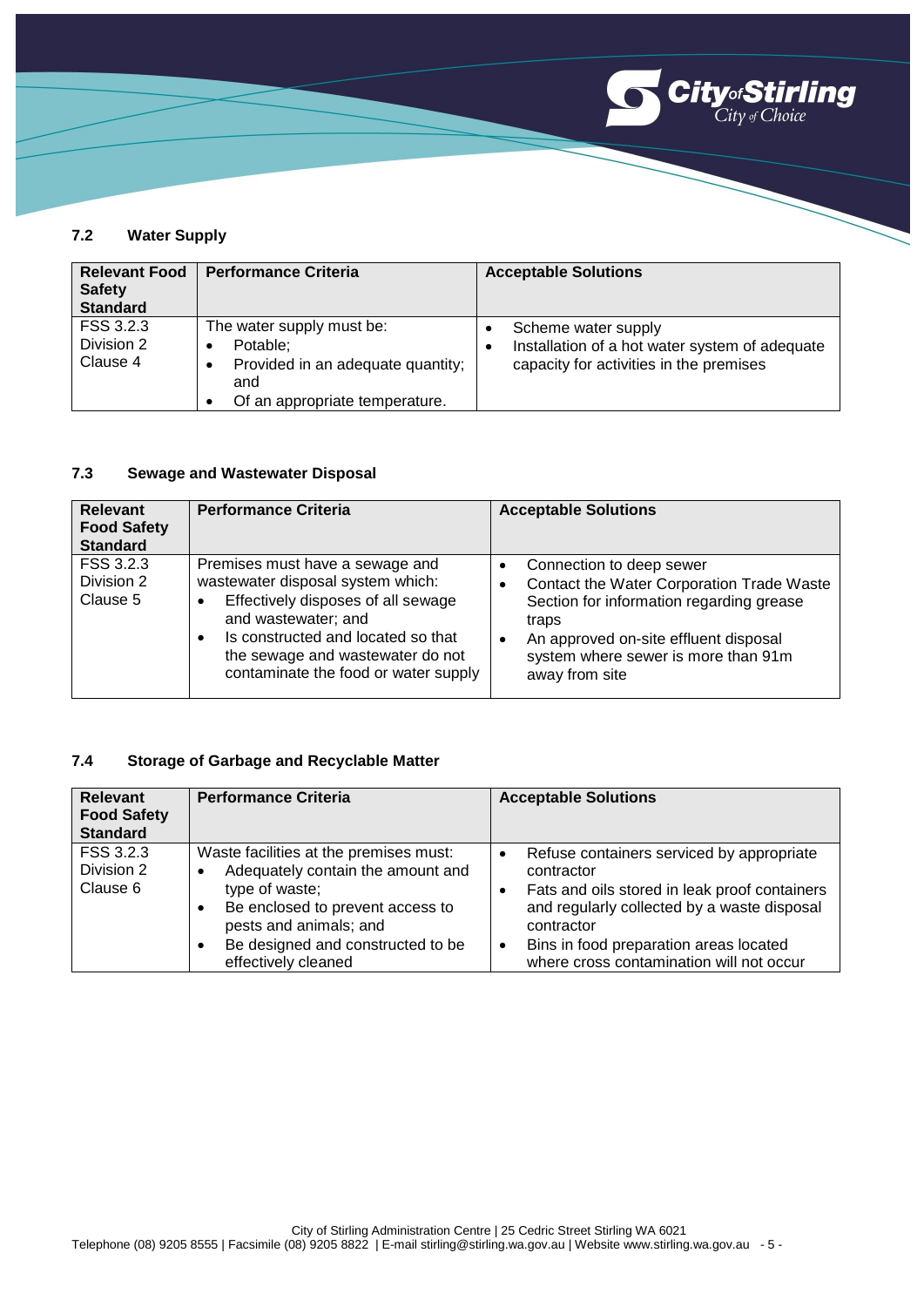

# **7.5 Ventilation**

| <b>Relevant</b><br><b>Food Safety</b><br><b>Standard</b> | <b>Performance Criteria</b>                                                                                                                                                                                                                                                                                                                                                        | <b>Acceptable Solutions</b>                                                                                                                                                                                                                                                               |
|----------------------------------------------------------|------------------------------------------------------------------------------------------------------------------------------------------------------------------------------------------------------------------------------------------------------------------------------------------------------------------------------------------------------------------------------------|-------------------------------------------------------------------------------------------------------------------------------------------------------------------------------------------------------------------------------------------------------------------------------------------|
| FSS 3.2.3<br>Division 2<br>Clause 7                      | Ventilation in premises must:<br>Be sufficient;<br>٠<br>Effectively remove fumes, smoke,<br>$\bullet$<br>steam and vapours so as not to<br>cause an environmental nuisance;<br>Be easily and effectively cleaned;<br>$\bullet$<br>and<br>Mechanical exhaust ventilation<br>$\bullet$<br>system to be designed, constructed<br>and installed in accordance with AS<br>1668.2 (2002) | Mechanical ventilation installed for:<br>Cooking equipment where electrical input<br>exceeds 8kW<br>Cooking equipment where gas input<br>$\bullet$<br>exceeds 29MJ/h<br>Written certification to be provided after<br>installation verifying the system meets the<br>performance criteria |

# **7.6 Lighting**

| <b>Relevant</b><br><b>Food Safety</b><br><b>Standard</b> | <b>Performance Criteria</b>                                                                                                                                                                                      | <b>Acceptable Solutions</b>                                                                                                                                                                                                  |
|----------------------------------------------------------|------------------------------------------------------------------------------------------------------------------------------------------------------------------------------------------------------------------|------------------------------------------------------------------------------------------------------------------------------------------------------------------------------------------------------------------------------|
| FSS 3.2.3<br>Division 2<br>Clause 8                      | Premises must have:<br>Sufficient lighting; and<br>٠<br>Light fittings which can be easily and<br>effectively cleaned, prevent<br>harbourage of pests and be<br>constructed to prevent contamination<br>of food. | Natural<br>Artificial – recessed and diffuser<br>Artificial - ceiling mounted and diffuser<br>$\bullet$<br>Light fittings to be provided with protective<br>covers or sleeves to prevent contamination<br>of food with glass |

# **8.0 FLOORS, WALLS & CEILINGS**

## **8.1 Floors**

| <b>Relevant</b><br><b>Food Safety</b><br><b>Standard</b> | <b>Performance Criteria</b>                                                                                                                                                                                                                                                                                                                                                               | <b>Acceptable Solutions</b>                                                                                                                                                                                       |
|----------------------------------------------------------|-------------------------------------------------------------------------------------------------------------------------------------------------------------------------------------------------------------------------------------------------------------------------------------------------------------------------------------------------------------------------------------------|-------------------------------------------------------------------------------------------------------------------------------------------------------------------------------------------------------------------|
| FSS 3.2.3<br>Division 3<br>Clause 10                     | Floors must be:<br>Constructed appropriately for the<br>٠<br>activities being carried out;<br>Impervious and easily cleaned;<br>$\bullet$<br>Laid in a manner so that pooling or<br>$\bullet$<br>ponding of water cannot occur;<br>Unable to provide pest harbourage;<br>$\bullet$<br>and<br>Fitted with a floor waste drain where<br>$\bullet$<br>the floor is subject to heavy washing. | Ceramic tiles<br>$\bullet$<br>Epoxy layer<br>Commercial grade continuous vinyl<br><b>Treated concrete</b><br>$\bullet$<br>Flooring materials light in colour<br>٠<br>Fitted with corner coving strip<br>$\bullet$ |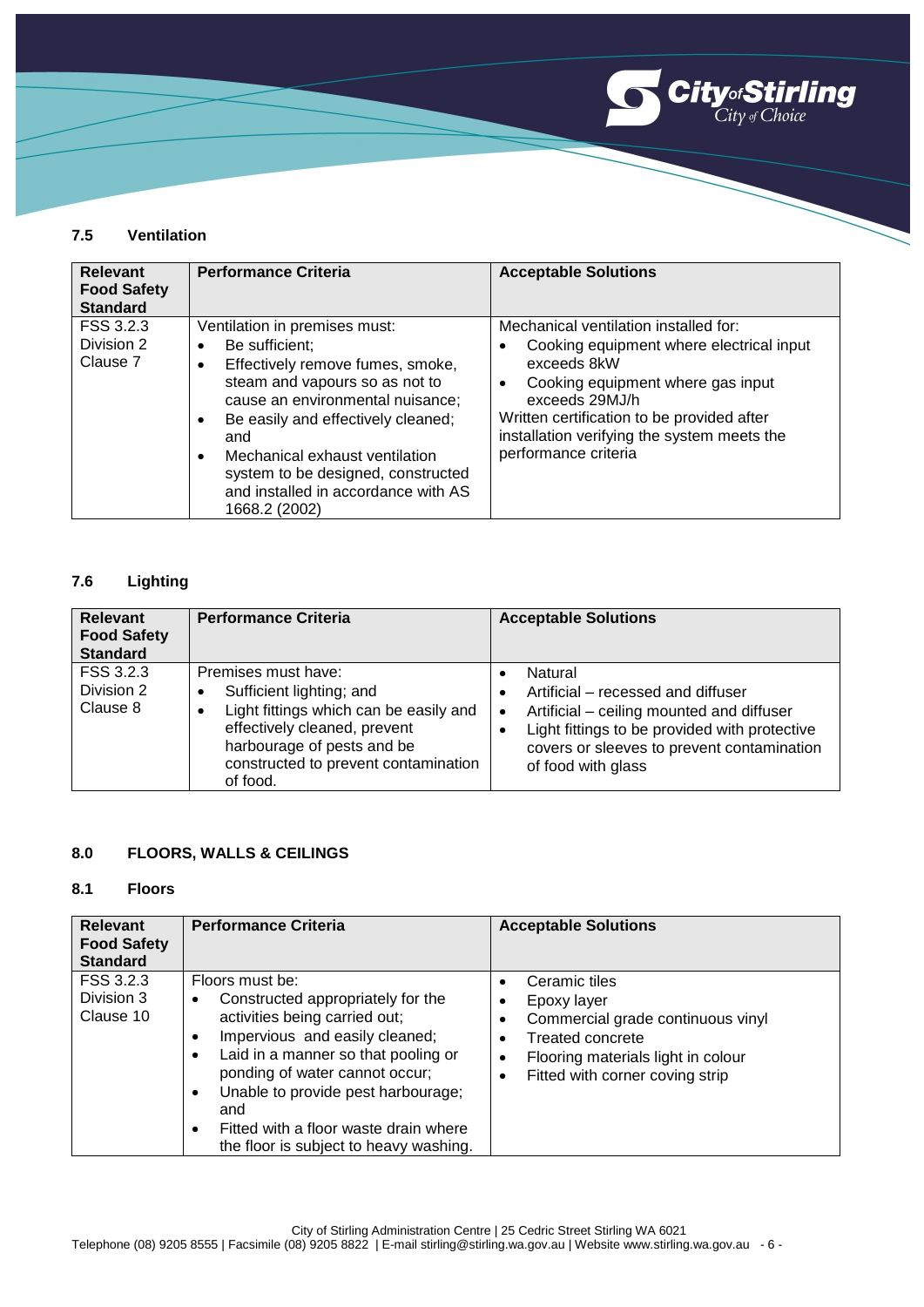

#### **8.2 Walls**

| <b>Relevant</b><br><b>Food Safety</b><br><b>Standard</b> | <b>Performance Criteria</b>                                                                                                                                                                                                                                                 | <b>Acceptable Solutions</b>                                                                                                                                                                                                 |
|----------------------------------------------------------|-----------------------------------------------------------------------------------------------------------------------------------------------------------------------------------------------------------------------------------------------------------------------------|-----------------------------------------------------------------------------------------------------------------------------------------------------------------------------------------------------------------------------|
| FSS 3.2.3<br>Division 3<br>Clause 11                     | Walls must be:<br>Finished appropriately for the<br>٠<br>activities being carried out;<br>Sealed to prevent entry of dirt, dust,<br>pests and vermin;<br>Unable to provide pest harbourage;<br>$\bullet$<br>Impervious and easily cleaned; and<br>٠<br>Flush with no panels | Ceramic tiles<br>$\bullet$<br>Impervious panelling<br>٠<br>Smooth finish<br>Splash backs to sinks and benches<br>$\bullet$<br>Heat resistant material behind cooking<br>٠<br>equipment<br>Light coloured paint<br>$\bullet$ |

## **8.3 Ceilings**

| <b>Relevant</b><br><b>Food Safety</b><br><b>Standard</b> | <b>Performance Criteria</b>                                                                                                                                                                                                                                    | <b>Acceptable Solutions</b>                                                                                                      |
|----------------------------------------------------------|----------------------------------------------------------------------------------------------------------------------------------------------------------------------------------------------------------------------------------------------------------------|----------------------------------------------------------------------------------------------------------------------------------|
| FSS 3.2.3<br>Division 3<br>Clause 11                     | Ceilings must be:<br>Finished appropriately for the<br>$\bullet$<br>activities being carried out;<br>Sealed to prevent entry of dirt, dust,<br>٠<br>pests and vermin;<br>Unable to provide harbourage for<br>٠<br>pests; and<br>Impervious and easily cleaned. | Impervious panelling<br>Smooth finish<br>Solid, continuous construction<br>NOTE: Drop-in panel ceilings will not be<br>approved. |

# **9.0 FIXTURES, FITTINGS & EQUIPMENT**

#### **9.1 General Requirements**

| <b>Relevant</b><br><b>Food Safety</b>                   | <b>Performance Criteria</b>                                                                                                                                                                                                                                                                                                                                                                                                                                 | <b>Acceptable Solutions</b>                                                                                                                                                                                                                                                                                                                                                                                                                                                                                     |
|---------------------------------------------------------|-------------------------------------------------------------------------------------------------------------------------------------------------------------------------------------------------------------------------------------------------------------------------------------------------------------------------------------------------------------------------------------------------------------------------------------------------------------|-----------------------------------------------------------------------------------------------------------------------------------------------------------------------------------------------------------------------------------------------------------------------------------------------------------------------------------------------------------------------------------------------------------------------------------------------------------------------------------------------------------------|
| <b>Standard</b><br>FSS 3.2.3<br>Division 4<br>Clause 12 | Fixtures and fittings must be fit for the<br>intended use, designed and made so that:<br>There is no likelihood of causing food<br>$\bullet$<br>contamination;<br>They are able to be easily and<br>effectively cleaned; and<br>They are unable to provide<br>harbourage for pests.<br>Food contact surfaces must be:<br>Easily cleaned and sanitised;<br>٠<br>Impervious;<br>٠<br>Durable; and<br>$\bullet$<br>Made of material that will not<br>$\bullet$ | Where not fixed, be able to be easily<br>$\bullet$<br>moved, fitted with castors and flexible<br>connections<br>Where fixed, base to be 150mm high on<br>$\bullet$<br>legs, or be sealed to plinth or floor and<br>adjacent surfaces<br>Have 75mm splash back above a bench<br>$\bullet$<br>and be 75mm clear of the wall<br>Not have false backs or bottoms<br>$\bullet$<br>Have stainless steel surfaces<br>$\bullet$<br>Have pipes, ducts, fittings and fixtures<br>concealed in the wall, floor or ceiling. |
|                                                         | contaminate the food.                                                                                                                                                                                                                                                                                                                                                                                                                                       |                                                                                                                                                                                                                                                                                                                                                                                                                                                                                                                 |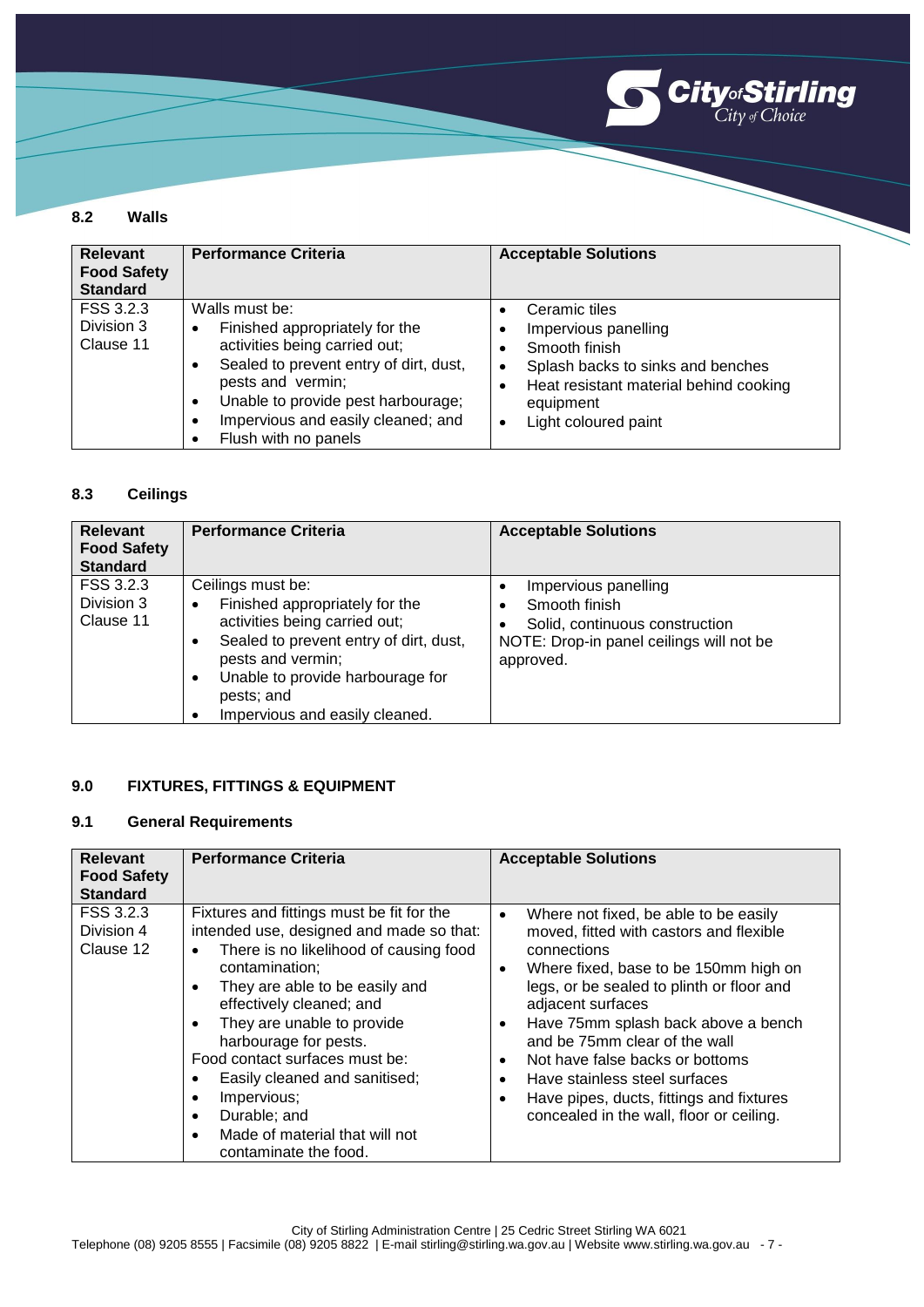

#### **9.2 Washing Facilities**

| <b>Relevant</b><br><b>Food Safety</b><br><b>Standard</b> | <b>Performance Criteria</b>                                                                                                                                                                            | <b>Acceptable Solutions</b>                                                                                                                         |
|----------------------------------------------------------|--------------------------------------------------------------------------------------------------------------------------------------------------------------------------------------------------------|-----------------------------------------------------------------------------------------------------------------------------------------------------|
| FSS 3.2.3<br>Division 4<br>Clause 12                     | Appropriate facilities must be provided for<br>easy, effective cleaning and sanitisation<br>of storage, preparation and cooking<br>equipment, as well as eating/drinking<br>utensils where applicable. | Double bowl sink for utensil and equipment<br>٠<br>washing<br>OR<br>Single bowl sink and dishwasher<br><b>AND</b><br>Separate food preparation sink |

# **9.3 Handwashing Facilities**

| <b>Relevant</b><br><b>Food Safety</b>                   | <b>Performance Criteria</b>                                                                                                                                                                                                                                                                                                                                                                                                                                                                                                                                                                                                                                                                       | <b>Acceptable Solutions</b>                                                                                                                                                                                                                                                                                                                                                                                                                                                                                                            |
|---------------------------------------------------------|---------------------------------------------------------------------------------------------------------------------------------------------------------------------------------------------------------------------------------------------------------------------------------------------------------------------------------------------------------------------------------------------------------------------------------------------------------------------------------------------------------------------------------------------------------------------------------------------------------------------------------------------------------------------------------------------------|----------------------------------------------------------------------------------------------------------------------------------------------------------------------------------------------------------------------------------------------------------------------------------------------------------------------------------------------------------------------------------------------------------------------------------------------------------------------------------------------------------------------------------------|
| <b>Standard</b><br>FSS 3.2.3<br>Division 4<br>Clause 14 | A food premises must have a designated<br>hand wash basin that is;<br>A permanent fixture;<br>Easily accessible for food handlers;<br>$\bullet$<br>Within immediate area where food<br>handlers work;<br>Adjacent to the toilets or toilet<br>cubicles at the food premises (if any);<br>Connected to or provided with a<br>$\bullet$<br>supply of warm running potable water<br>(between 22°C and 48°C);<br>Supplied with warm and cold water<br>through a common outlet;<br>Of a size which allows easy and<br>٠<br>effective hand washing;<br>Supplied with paper towels, soap and<br>٠<br>a waste container; and<br>Connected to sewer or approved on-<br>٠<br>site effluent disposal system. | Minimum 11 litre capacity basin provided in<br>$\bullet$<br>area where food handlers are working<br>Minimum 11 litre capacity basin provided<br>$\bullet$<br>adjacent to toilet facilities<br>Each hand basin must be supplied with<br>$\bullet$<br>soap, paper towels and a waste container<br>Hand wash basins connected to sewer or<br>approved on-site effluent disposal system<br>Hands free operated hand wash basins are<br>$\bullet$<br>recommended for businesses where high<br>and medium risk rated food processes<br>occur |

# **9.4 Hot and Cold Food Storage and Display**

| <b>Relevant</b><br><b>Food Safety</b><br><b>Standard</b> | <b>Performance Criteria</b>                                                                                                                                                                                             | <b>Acceptable Solutions</b>                                                                                                                                                                                                                                                                                                        |
|----------------------------------------------------------|-------------------------------------------------------------------------------------------------------------------------------------------------------------------------------------------------------------------------|------------------------------------------------------------------------------------------------------------------------------------------------------------------------------------------------------------------------------------------------------------------------------------------------------------------------------------|
| FSS 3.2.2<br>Division 3<br>Clause 6 & 8                  | Food in storage and display must be;<br>Protected from the likelihood of<br>$\bullet$<br>contamination;<br>Kept under appropriate temperature<br>control; and<br>Kept in clean containers and clean<br>٠<br>conditions. | Hot Display minimum of 60°C<br>$\bullet$<br>Cold Display / Cool Room maximum of 5°C<br>٠<br>Freezer units must keep food hard frozen<br>$\bullet$<br>Documented system of time control as<br>$\bullet$<br>alternative to standard temperature control<br>under 2/4 hour rule conditions<br>Sneeze barriers for buffet food display |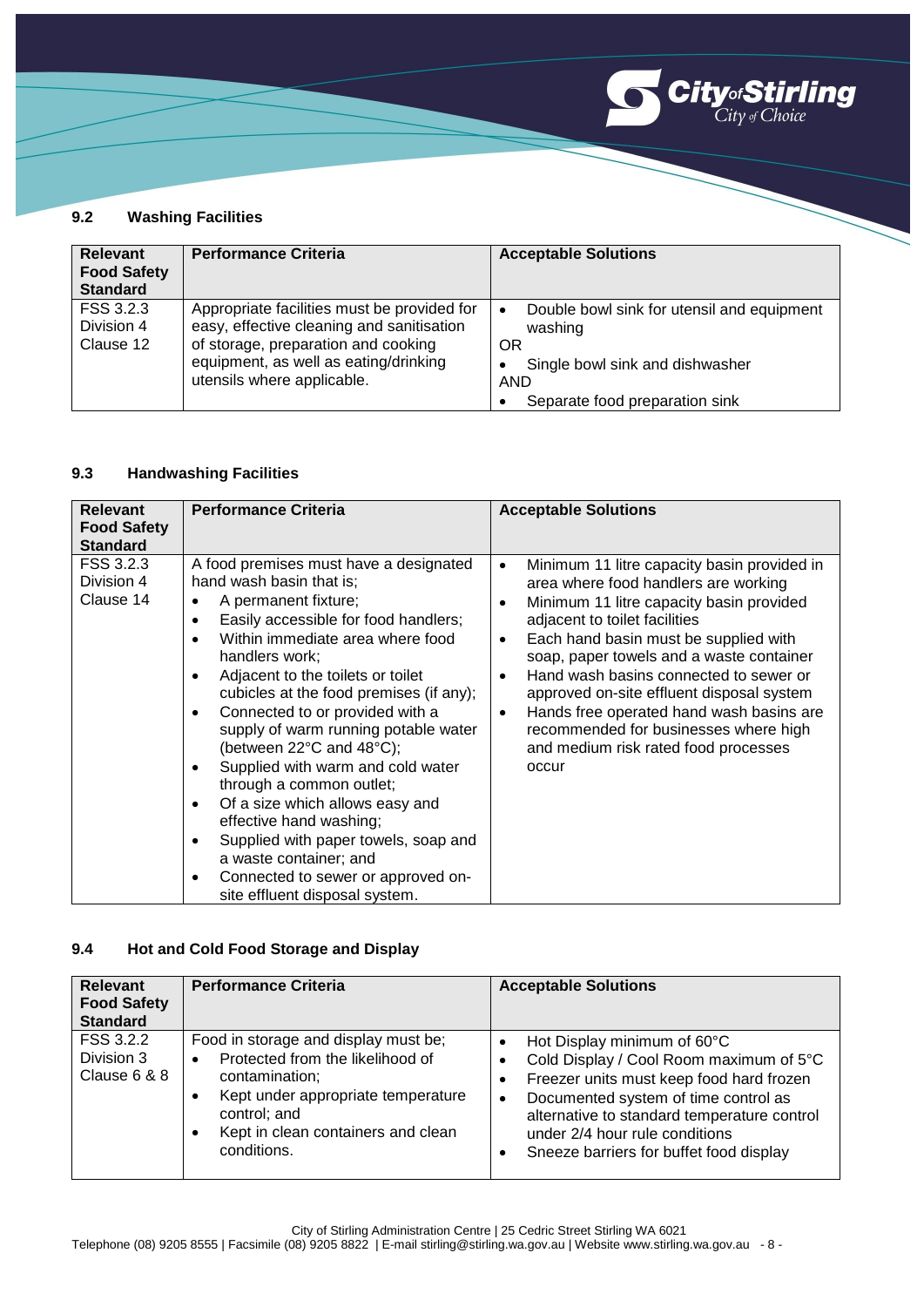

#### **9.5 Storage Facilities**

| <b>Relevant</b><br><b>Food Safety</b><br><b>Standard</b> | <b>Performance Criteria</b>                                                                                                                                                                                                                                                                  | <b>Acceptable Solutions</b>                                                                                                                                                                                    |
|----------------------------------------------------------|----------------------------------------------------------------------------------------------------------------------------------------------------------------------------------------------------------------------------------------------------------------------------------------------|----------------------------------------------------------------------------------------------------------------------------------------------------------------------------------------------------------------|
| FSS 3.2.3<br>Division 4<br>Clause 15                     | Adequate storage facilities must be<br>provided for items that are likely to<br>contaminate food, including;<br>Chemicals;<br>Clothing; and<br>٠<br>Personal belongings.<br>These items should be located where<br>there is no likelihood of contaminating<br>food or food contact surfaces. | Clearly designated storage room, or<br>$\bullet$<br>separated shelf or cupboard for<br>chemicals/cleaning equipment<br>Clearly designated storage room, or<br>٠<br>separated shelf or cupboard for staff items |

# **10.0 MISCELLANEOUS**

# **10.1 Temperature Measuring**

| <b>Relevant</b><br>Food<br><b>Safety</b><br><b>Standard</b> | <b>Performance Criteria</b>                                                                                                                                         | <b>Acceptable Solutions</b>                                              |
|-------------------------------------------------------------|---------------------------------------------------------------------------------------------------------------------------------------------------------------------|--------------------------------------------------------------------------|
| FSS 3.2.2<br>Division 6<br>Clause 22                        | A food premises must have a mobile<br>thermometer readily available, capable of<br>accurately measuring the temperature of<br>potentially hazardous food to +/-1°C. | Probe type thermometer that all staff can<br>access and use proficiently |

# **10.2 Cleaning and Sanitising**

| <b>Relevant</b><br><b>Food Safety</b><br><b>Standard</b> | <b>Performance Criteria</b>                                                                                                                                                                                                                                                                                                                                                                                            | <b>Acceptable Solutions</b>                                                                                                                                                                                                                                                                                                                                                                                                               |
|----------------------------------------------------------|------------------------------------------------------------------------------------------------------------------------------------------------------------------------------------------------------------------------------------------------------------------------------------------------------------------------------------------------------------------------------------------------------------------------|-------------------------------------------------------------------------------------------------------------------------------------------------------------------------------------------------------------------------------------------------------------------------------------------------------------------------------------------------------------------------------------------------------------------------------------------|
| FSS 3.2.2<br>Division 5<br>Clause 20                     | All equipment and utensils must be<br>kept in a clean and sanitary state.<br>Heat and/or chemicals must be<br>applied to equipment and utensils<br>so that the number of micro-<br>organisms on the surface has been<br>reduced to a level that;<br>Does not compromise the<br>٠<br>safety of the food which it may<br>come in contact with; and<br>Does not permit the<br>٠<br>transmission of infectious<br>disease. | Cleaning<br>Sink (water at 54°C and detergent);<br>Dishwasher (water at 75°C or water at 54°C and<br>$\bullet$<br>detergent);<br>Glass washer (water at 54°C and detergent).<br>Sanitising<br>Chemical sanitiser<br>Water at 77°C for hot water sanitising at the sink<br>$\bullet$<br>Rinsing compartment should be provided with<br>$\bullet$<br>heating elements capable of maintaining the<br>water at a minimum temperature of 77°C. |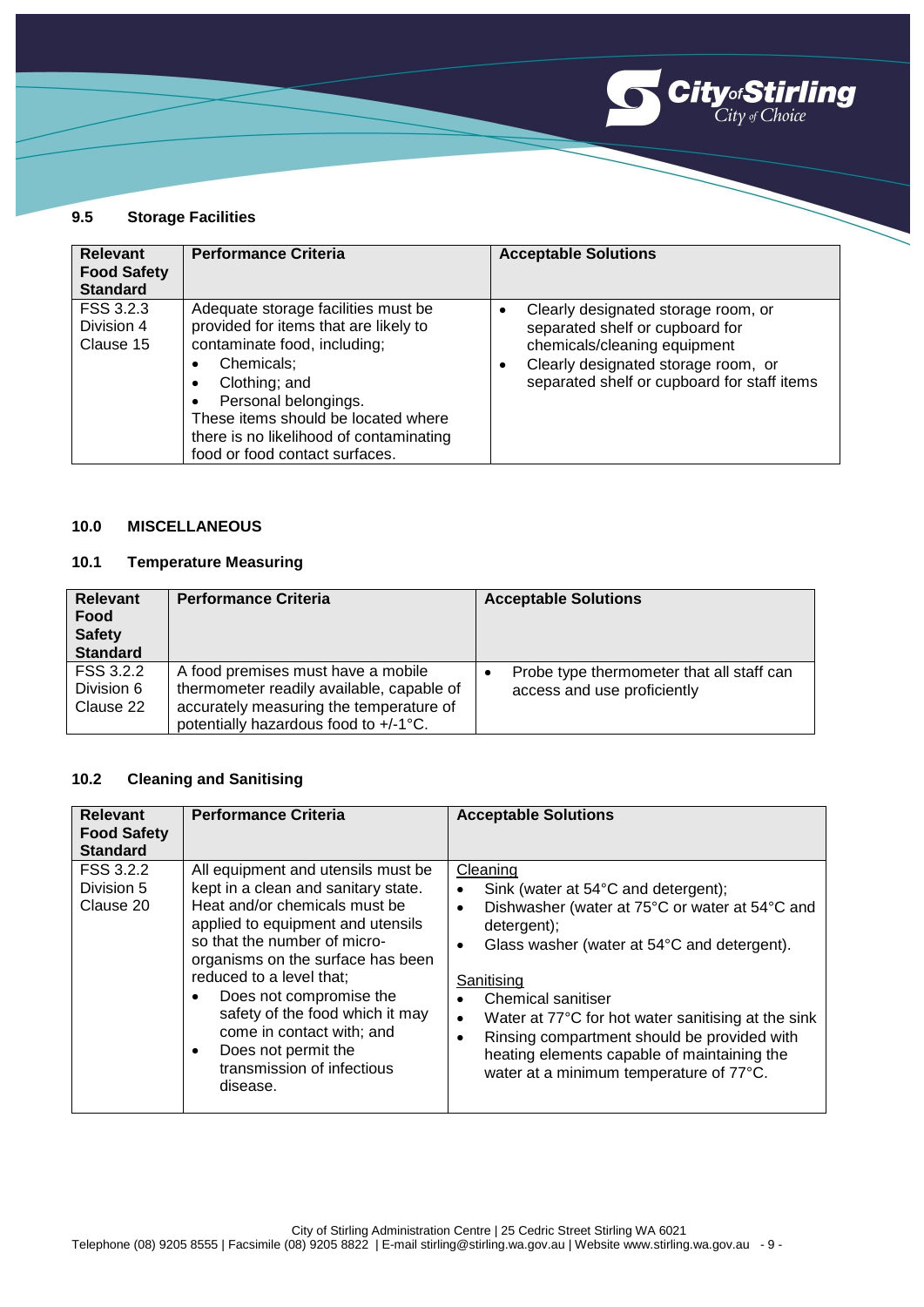

#### **10.3 Toilet Facilities**

| <b>Relevant</b><br><b>Food Safety</b><br><b>Standard</b> | <b>Performance Criteria</b>                                                                                                                                                                                                                         | <b>Acceptable Solutions</b>                                                                                                                                                                                                             |
|----------------------------------------------------------|-----------------------------------------------------------------------------------------------------------------------------------------------------------------------------------------------------------------------------------------------------|-----------------------------------------------------------------------------------------------------------------------------------------------------------------------------------------------------------------------------------------|
| FSS 3.2.3<br>Division 5<br>Clause 16                     | An appropriate number of toilets<br>must be available for the use of<br>food handlers.<br>Refer to the Building Code of<br>Australia (BCA) for the number of<br>facilities required for staff and<br>patrons of each gender and<br>disabled toilets | Designated internal staff toilet containing:<br>Double air lock and self closers; or<br>$\bullet$<br>Single door, mechanical ventilation and self<br>closer.<br>External staff toilet<br>$\bullet$<br>External common room<br>$\bullet$ |

#### **10.4 Pests**

| <b>Relevant</b><br><b>Food Safety</b><br><b>Standard</b> | <b>Performance Criteria</b>                                                                                                                                                                                                                            | <b>Acceptable Solutions</b>                                                                                                                                                                                                                                                                                                                                                                                                                                                              |
|----------------------------------------------------------|--------------------------------------------------------------------------------------------------------------------------------------------------------------------------------------------------------------------------------------------------------|------------------------------------------------------------------------------------------------------------------------------------------------------------------------------------------------------------------------------------------------------------------------------------------------------------------------------------------------------------------------------------------------------------------------------------------------------------------------------------------|
| FSS 3.2.2<br>Division 6<br>Clause 24                     | A food business must:<br>take all practicable measures to<br>$\bullet$<br>prevent pests entering the food<br>premises and<br>take all practicable measures to<br>$\bullet$<br>eradicate and prevent the<br>harbourage of pests on the food<br>premises | All openings should be protected as far as is<br>٠<br>practicable from pests through the use of<br>screens, self-closing doors and other inhibiting<br>mechanisms (e.g. air-curtains, fly-strips or fly<br>zappers - fly-zappers must not be located over<br>food contact surfaces).<br>It is highly recommended to engage the<br>$\bullet$<br>services of a qualified pest controller to carry out<br>quarterly inspections and treatment for pests<br>such as cockroaches and rodents. |

#### **10.5 Food Safety Training**

It is a requirement that all food handlers demonstrate their skills and knowledge appropriate to the level of food handling that they are employed to carry out. To achieve this requirement the City of Stirling highly recommends that all food handlers receive food safety training prior to handling food for sale to the public.

There are many training programs available, some of which can be accessed free of charge:

- City of Stirling free online food safety training. [www.stirling.imalert.com.au](http://www.stirling.imalert.com.au/)
- Online food safety training tool by the Department of Health (Victoria). <http://dofoodsafely.health.vic.gov.au/menu.php>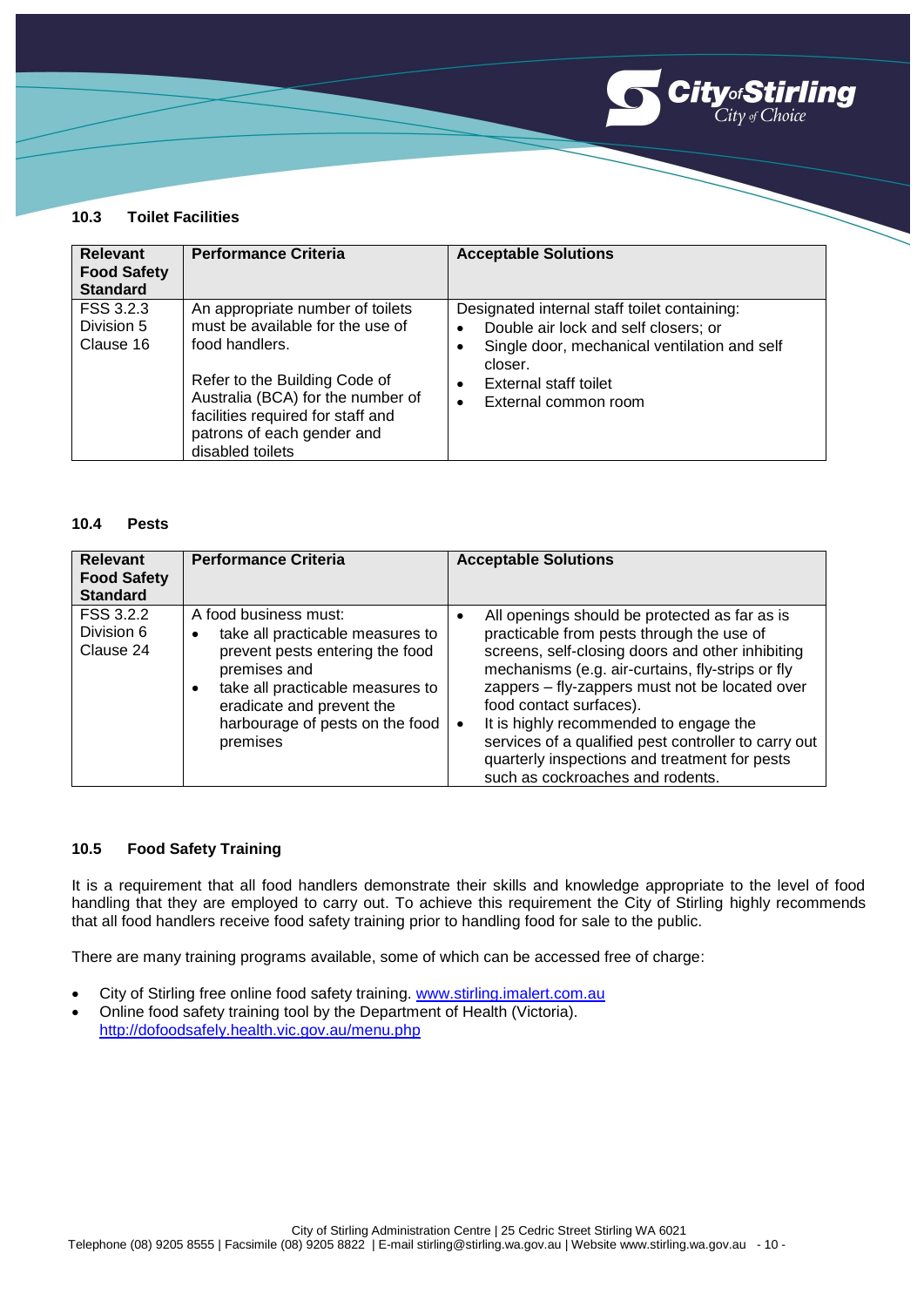

#### **10.6 Outdoor Eating Areas (Alfresco Dining)**

#### **Public Places**

Prior to establishing an outdoor eating facility on City owned or managed land an Outdoor Eating Area Permit must be obtained from the City.

For further information, including details of the application requirements, refer to the City's Outdoor Eating Facilities In Public Places Policy, which is available on the City's website or from the Administration Office.

Development approval is required to be obtained from the City relating to any Alfresco Dining within the Road Verge. Further information can be obtained from the Approvals Planning Business Unit.

#### **Privately-owned Land**

Development approval from the City may be required for Alfresco Dining on privately-owned land. Please contact the City's Approvals Planning Business Unit on 9205 8555 to determine if development approval is required.

#### **11.0 FOOD SERVICE TO VULNERABLE PERSONS**

Where food is served primarily to persons that may have suppressed or poor immune response, such as in certain clinics, aged care facilities and children under the age of 5 years in child care centres, a Food Safety Program (FSP) must be developed, approved and implemented, as required by Food Safety Standard 3.2.1.

Specific details of what must be included in the FSP are documented in Food Safety Standard 3.3.1 which can be viewed online from a link at the following web address: <http://www.foodstandards.gov.au/foodstandards/foodstandardscode/>

These food operations must comply with the Food Safety Standards in the same way as they apply to a conventional food premises, but are also subject to a periodic audit to determine ongoing compliance with the FSP.

### **12.0 FOOD VEHICLES**

# **12.1 Food Transport Vehicles**

Vehicles used to transport food must be designed and constructed to protect the food from contamination. The parts of the vehicle where food is carried must be capable of being effectively cleaned, and any food contact surfaces sanitised where applicable. Provision of safe temperature control is also required, whereby potentially hazardous foods (PHF) are maintained appropriately, either hard frozen; or at 5°C or below; or at 60°C or above, unless an alternative safe process is approved and implemented.

#### **12.2 Mobile Food Premises**

A vehicle or trailer (most typically) that is used for the sale, and in some cases preparation of food must satisfy the requirements of the Food Safety Standards in the same way as they apply to a conventional food premises. This includes provision of hot and cold water supplies for hand washing and cleaning, together with acceptable management of wastewater. The requirement for availability of staff toilet facilities may be met by suitable arrangements subject to operational circumstances. Guidance information can also be obtained from Safe Food Australia  $3<sup>rd</sup>$  Edition, A Guide to the Food Safety Standards Appendix 9: temporary and mobile food premises.